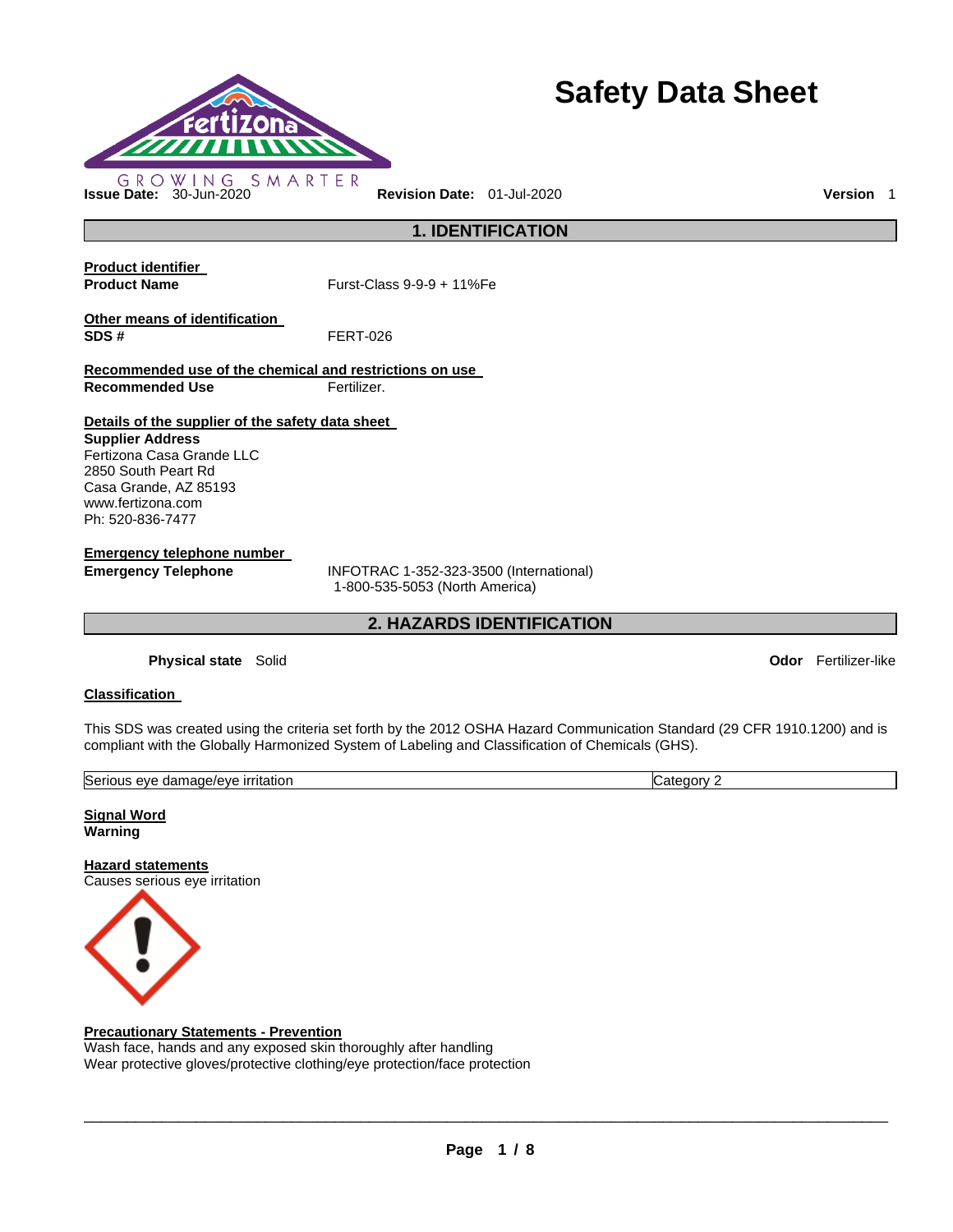#### **Precautionary Statements - Response**

IF IN EYES: Rinse cautiously with water for several minutes. Remove contact lenses, if present and easy to do. Continue rinsing If eye irritation persists: Get medical advice/attention

\_\_\_\_\_\_\_\_\_\_\_\_\_\_\_\_\_\_\_\_\_\_\_\_\_\_\_\_\_\_\_\_\_\_\_\_\_\_\_\_\_\_\_\_\_\_\_\_\_\_\_\_\_\_\_\_\_\_\_\_\_\_\_\_\_\_\_\_\_\_\_\_\_\_\_\_\_\_\_\_\_\_\_\_\_\_\_\_\_\_\_\_\_

#### **Other hazards**

Harmful to aquatic life with long lasting effects

### **3. COMPOSITION/INFORMATION ON INGREDIENTS**

Please also refer to subsequent sections of this SDS for additional information regarding the components of this product.

| <b>Chemical name</b>    | <b>CAS No</b> | Weight-%  |
|-------------------------|---------------|-----------|
| Ammonium Sulfate        | 7783-20-2     | $30 - 40$ |
| Mono-ammonium Phosphate | 7722-76-1     | 10-20     |
| Calcium Sulfate         | 7778-18-9     | l-10      |

\*\*If Chemical Name/CAS No is "proprietary" and/or Weight-% is listed as a range, the specific chemical identity and/or percentage of composition has been withheld as a trade secret.\*\*

#### **4. FIRST AID MEASURES**

#### **Description of first aid measures**

| <b>General Advice</b>                                       | Provide this SDS to medical personnel for treatment.                                                                                                                                          |
|-------------------------------------------------------------|-----------------------------------------------------------------------------------------------------------------------------------------------------------------------------------------------|
| <b>Eye Contact</b>                                          | Rinse cautiously with water for several minutes. Remove contact lenses, if present and<br>easy to do. Continue rinsing. If eye irritation persists: Get medical advice/attention.             |
| <b>Skin Contact</b>                                         | Wash with plenty of water. Take off contaminated clothing. Wash contaminated clothing<br>before reuse. If skin irritation persists, call a physician.                                         |
| <b>Inhalation</b>                                           | Remove exposed individual(s) to fresh air for 20 minutes. Consult a physician/poison center<br>if individual's condition declines or if symptoms persist.                                     |
| Ingestion                                                   | Rinse mouth. Do NOT induce vomiting. Drink 1 or 2 glasses of water. Never give anything<br>by mouth to an unconscious person. Call a poison center or doctor/physician if you feel<br>unwell. |
| Most important symptoms and effects, both acute and delayed |                                                                                                                                                                                               |
| <b>Symptoms</b>                                             | Causes serious eye irritation. May cause skin irritation. May be harmful if swallowed. May<br>be harmful in contact with skin. Inhalation may cause respiratory tract irritation.             |
|                                                             | Indication of any immediate medical attention and special treatment needed                                                                                                                    |
| <b>Notes to Physician</b>                                   | Treat symptomatically.                                                                                                                                                                        |

#### **5. FIRE-FIGHTING MEASURES**

#### **Suitable Extinguishing Media**

Use extinguishing measures that are appropriate to local circumstances and the surrounding environment.

**Unsuitable Extinguishing Media** Not determined.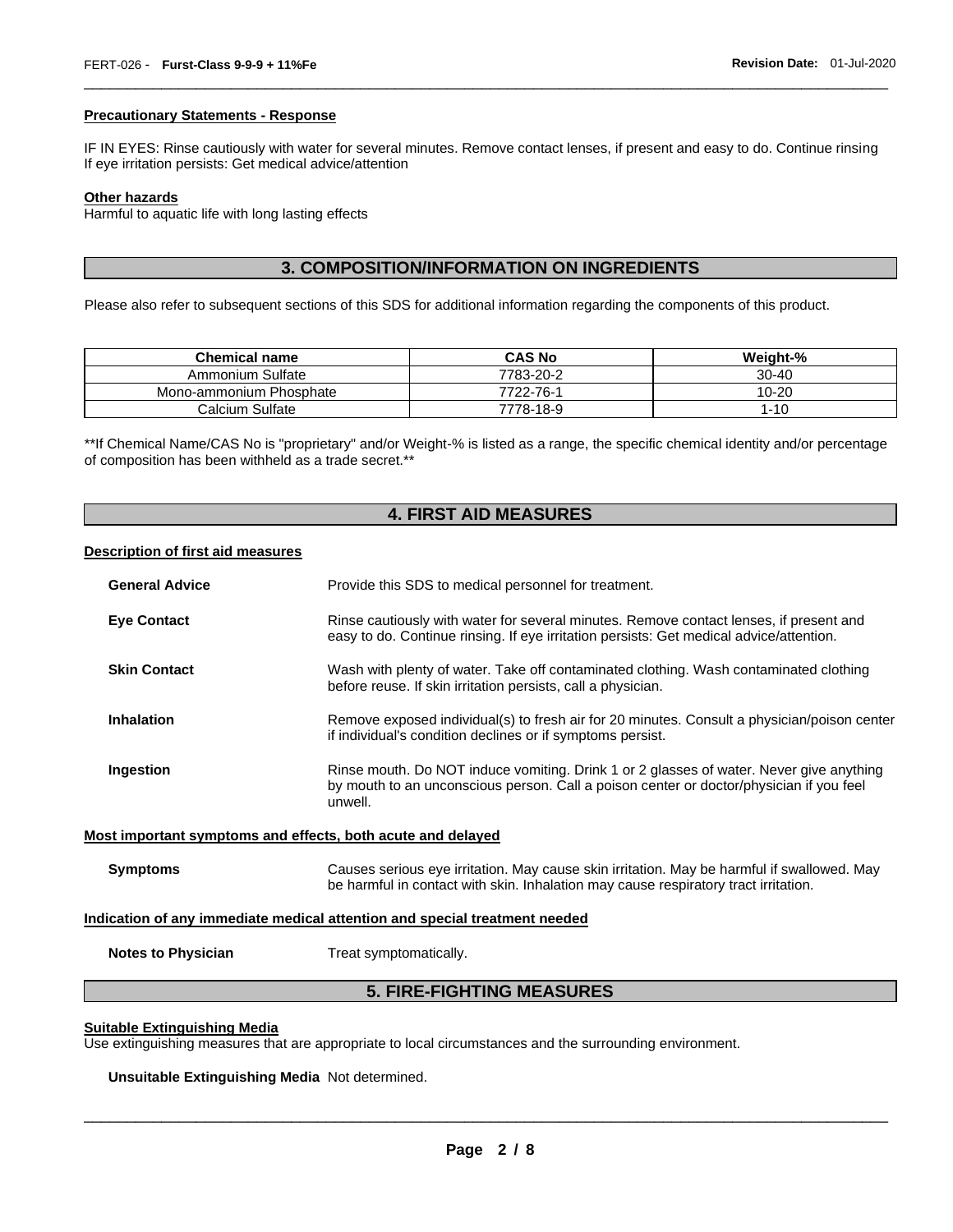#### **Specific Hazards Arising from the Chemical**

Product is not flammable.

#### **Hazardous combustion products** Carbon oxides.

#### **Protective equipment and precautions for firefighters**

As in any fire, wear self-contained breathing apparatus pressure-demand, MSHA/NIOSH (approved or equivalent) and full protective gear.

\_\_\_\_\_\_\_\_\_\_\_\_\_\_\_\_\_\_\_\_\_\_\_\_\_\_\_\_\_\_\_\_\_\_\_\_\_\_\_\_\_\_\_\_\_\_\_\_\_\_\_\_\_\_\_\_\_\_\_\_\_\_\_\_\_\_\_\_\_\_\_\_\_\_\_\_\_\_\_\_\_\_\_\_\_\_\_\_\_\_\_\_\_

|                                                              | <b>6. ACCIDENTAL RELEASE MEASURES</b>                                                                                                                                                                                                                                                                                                                                                |
|--------------------------------------------------------------|--------------------------------------------------------------------------------------------------------------------------------------------------------------------------------------------------------------------------------------------------------------------------------------------------------------------------------------------------------------------------------------|
|                                                              | Personal precautions, protective equipment and emergency procedures                                                                                                                                                                                                                                                                                                                  |
| <b>Personal Precautions</b>                                  | Wear protective clothing as described in Section 8 of this safety data sheet. Ventilate area<br>of leak or spill.                                                                                                                                                                                                                                                                    |
| <b>Environmental precautions</b>                             |                                                                                                                                                                                                                                                                                                                                                                                      |
| <b>Environmental precautions</b>                             | Do not allow into any sewer, on the ground or into any body of water. See Section 12 for<br>additional Ecological Information.                                                                                                                                                                                                                                                       |
| Methods and material for containment and cleaning up         |                                                                                                                                                                                                                                                                                                                                                                                      |
| <b>Methods for Containment</b>                               | Prevent further leakage or spillage if safe to do so.                                                                                                                                                                                                                                                                                                                                |
| <b>Methods for Clean-Up</b>                                  | Avoid creating dust. Reclaim where possible. Sweep up and shovel into suitable containers<br>for disposal. For waste disposal, see section 13 of the SDS.                                                                                                                                                                                                                            |
|                                                              | 7. HANDLING AND STORAGE                                                                                                                                                                                                                                                                                                                                                              |
| <b>Precautions for safe handling</b>                         |                                                                                                                                                                                                                                                                                                                                                                                      |
| <b>Advice on Safe Handling</b>                               | Avoid generation of dust. Wear eye/face protection. Wear protective gloves/protective<br>clothing. Do not eat, drink or smoke when using this product. Use personal protection<br>recommended in Section 8. Wash face, hands and any exposed skin thoroughly after<br>handling. Avoid breathing dusts. Use only in well ventilated areas. Observe precautions<br>found on the label. |
| Conditions for safe storage, including any incompatibilities |                                                                                                                                                                                                                                                                                                                                                                                      |
| <b>Storage Conditions</b>                                    | Keep containers tightly closed in a dry, cool and well-ventilated place.                                                                                                                                                                                                                                                                                                             |
| <b>Incompatible Materials</b>                                | Strong oxidizing agents. Strong acids. Strong bases.                                                                                                                                                                                                                                                                                                                                 |

# **8. EXPOSURE CONTROLS/PERSONAL PROTECTION**

#### **Exposure Guidelines**

| <b>Chemical name</b>         | <b>ACGIH TLV</b>                                | <b>OSHA PEL</b>                                                                                                                                                                            | NIOSH IDLH                                                            |
|------------------------------|-------------------------------------------------|--------------------------------------------------------------------------------------------------------------------------------------------------------------------------------------------|-----------------------------------------------------------------------|
| Calcium Sulfate<br>7778-18-9 | TWA: 10 $mg/m3$ inhalable<br>particulate matter | TWA: $15 \text{ mg/m}^3$<br>total dust<br>TWA: $5 \text{ mg/m}^3$ respirable<br>fraction<br>(vacated) TWA: $15 \text{ mg/m}^3$<br>(vacated) TWA: $5 \text{ mg/m}^3$<br>respirable fraction | TWA: 10 mg/m $3$<br>total dust<br>TWA: 5 mg/m $^3$<br>respirable dust |

#### **Appropriate engineering controls**

**Engineering Controls** Maintain eye wash fountain and quick-drench facilities in work area.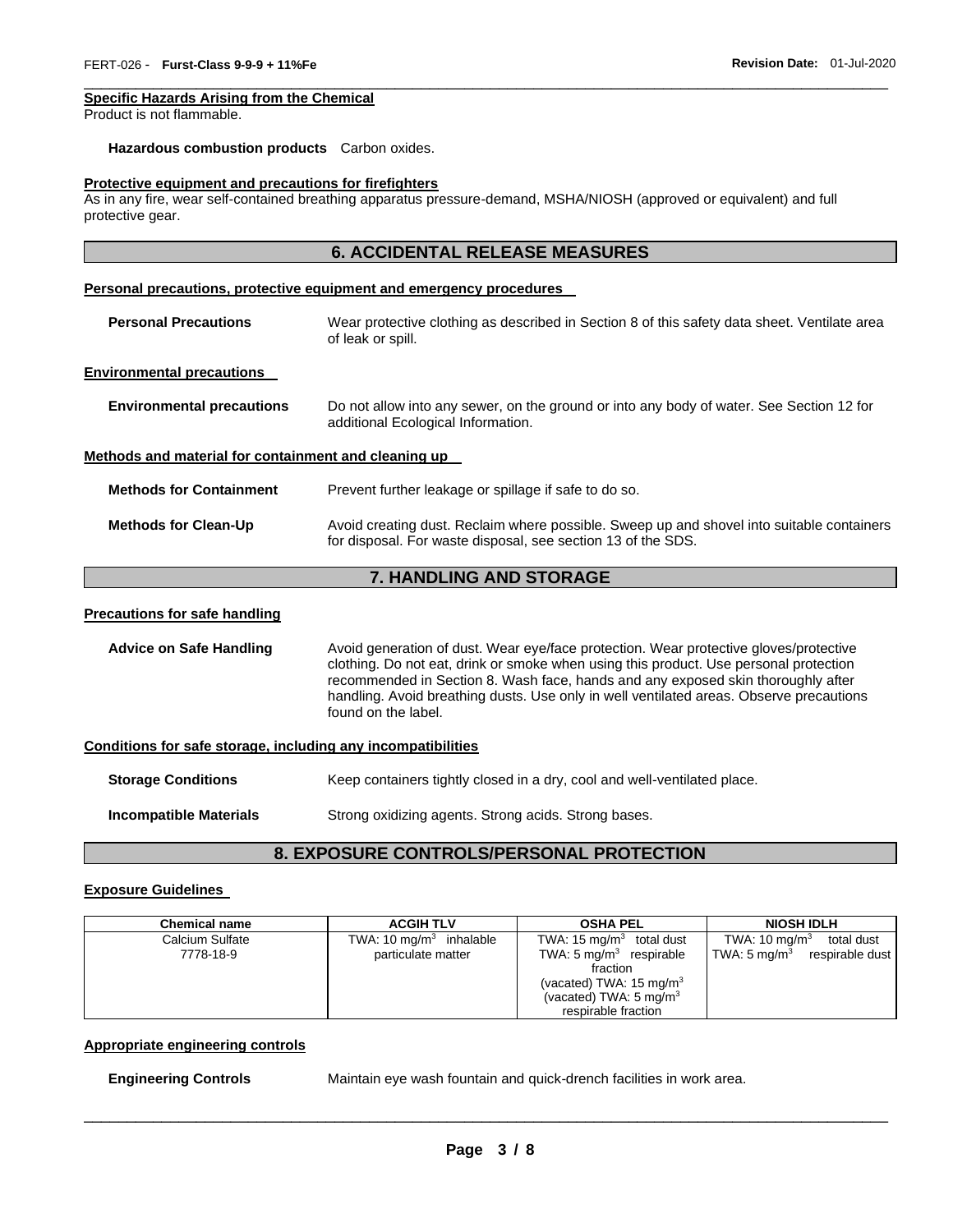#### **Individual protection measures, such as personal protective equipment**

| <b>Eye/Face Protection</b>      | Safety glasses as a minimum for protection. Refer to 29 CFR 1910.133 for eye and face<br>protection regulations.                                                                                                                                                                                                               |
|---------------------------------|--------------------------------------------------------------------------------------------------------------------------------------------------------------------------------------------------------------------------------------------------------------------------------------------------------------------------------|
| <b>Skin and Body Protection</b> | Wear protective gloves and protective clothing. Refer to 29 CFR 1910.138 for appropriate<br>skin and body protection.                                                                                                                                                                                                          |
| <b>Respiratory Protection</b>   | If necessary, wear a MSHA/NIOSH-approved respirator. Refer to 29 CFR 1910.134 for<br>respiratory protection requirements.                                                                                                                                                                                                      |
|                                 | General Hygiene Considerations Avoid contact with skin, eyes and clothing. After handling this product, wash hands before<br>eating, drinking, or smoking. If contact occurs, remove contaminated clothing. If needed,<br>take first aid action shown on section 4 of this SDS. Launder contaminated clothing before<br>reuse. |

\_\_\_\_\_\_\_\_\_\_\_\_\_\_\_\_\_\_\_\_\_\_\_\_\_\_\_\_\_\_\_\_\_\_\_\_\_\_\_\_\_\_\_\_\_\_\_\_\_\_\_\_\_\_\_\_\_\_\_\_\_\_\_\_\_\_\_\_\_\_\_\_\_\_\_\_\_\_\_\_\_\_\_\_\_\_\_\_\_\_\_\_\_

# **9. PHYSICAL AND CHEMICAL PROPERTIES**

#### **Information on basic physical and chemical properties**

| <b>Physical state</b>            | Solid            |                       |                 |
|----------------------------------|------------------|-----------------------|-----------------|
| Appearance                       | Not determined   | Odor                  | Fertilizer-like |
| Color                            | Not determined   | <b>Odor Threshold</b> | Not determined  |
| <b>Property</b>                  | <b>Values</b>    | Remarks • Method      |                 |
| рH                               | Not determined   |                       |                 |
| Melting point / freezing point   | Not determined   |                       |                 |
| Boiling point / boiling range    | Not determined   |                       |                 |
| <b>Flash point</b>               | Not determined   |                       |                 |
| <b>Evaporation Rate</b>          | Not determined   |                       |                 |
| <b>Flammability (Solid, Gas)</b> | Not determined   |                       |                 |
| <b>Flammability Limit in Air</b> |                  |                       |                 |
| Upper flammability or explosive  | Not determined   |                       |                 |
| limits                           |                  |                       |                 |
| Lower flammability or explosive  | Not determined   |                       |                 |
| limits                           |                  |                       |                 |
| <b>Vapor Pressure</b>            | Not determined   |                       |                 |
| <b>Vapor Density</b>             | Not determined   |                       |                 |
| <b>Relative Density</b>          | Not determined   |                       |                 |
| <b>Water Solubility</b>          | Soluble in water |                       |                 |
| Solubility in other solvents     | Not determined   |                       |                 |
| <b>Partition Coefficient</b>     | Not determined   |                       |                 |
| <b>Autoignition temperature</b>  | Not determined   |                       |                 |
| Decomposition temperature        | Not determined   |                       |                 |
| <b>Kinematic viscosity</b>       | Not determined   |                       |                 |
| <b>Dynamic Viscosity</b>         | Not determined   |                       |                 |
| <b>Explosive Properties</b>      | Not determined   |                       |                 |
| <b>Oxidizing Properties</b>      | Not determined   |                       |                 |

# **10. STABILITY AND REACTIVITY**

#### **Reactivity**

Not reactive under normal conditions.

#### **Chemical stability**

Stable under recommended storage conditions.

#### **Possibility of hazardous reactions**

None under normal processing.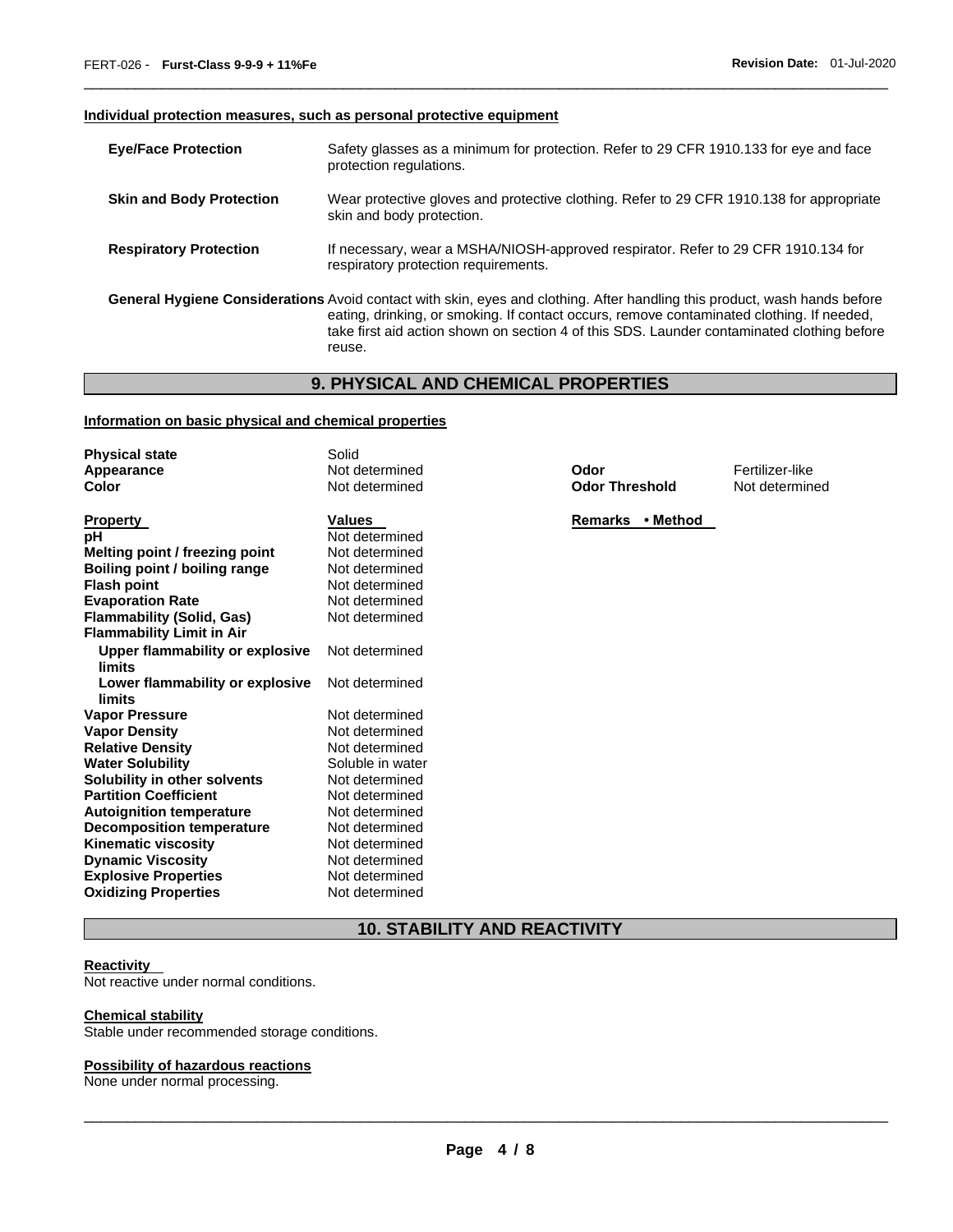#### **Conditions to Avoid**

Keep out of reach of children. Avoid generation of dust.

#### **Incompatible materials**

Strong oxidizing agents. Strong acids. Strong bases.

#### **Hazardous decomposition products**

None known based on information supplied.

#### **11. TOXICOLOGICAL INFORMATION**

\_\_\_\_\_\_\_\_\_\_\_\_\_\_\_\_\_\_\_\_\_\_\_\_\_\_\_\_\_\_\_\_\_\_\_\_\_\_\_\_\_\_\_\_\_\_\_\_\_\_\_\_\_\_\_\_\_\_\_\_\_\_\_\_\_\_\_\_\_\_\_\_\_\_\_\_\_\_\_\_\_\_\_\_\_\_\_\_\_\_\_\_\_

#### **Information on likely routes of exposure**

| <b>Product Information</b> |                                                     |
|----------------------------|-----------------------------------------------------|
| <b>Eye Contact</b>         | Causes serious eye irritation.                      |
| <b>Skin Contact</b>        | Prolonged contact may cause redness and irritation. |
| <b>Inhalation</b>          | May cause irritation if inhaled.                    |
| Ingestion                  | May be harmful if swallowed.                        |

#### **Component Information**

| <b>Chemical name</b>                 | Oral LD50                 | Dermal LD50              | <b>Inhalation LC50</b> |
|--------------------------------------|---------------------------|--------------------------|------------------------|
| Ammonium Sulfate<br>7783-20-2        | $= 2840$ mg/kg (Rat)      | $>$ 2000 mg/kg (Rat)     |                        |
| Mono-ammonium Phosphate<br>7722-76-1 | $= 5750$ mg/kg (Rat)      | (Rabbit)<br>> 7940 mg/kg |                        |
| Potassium Chloride<br>7447-40-7      | $= 2600$ mg/kg (<br>(Rat) | $\sim$                   |                        |
| Calcium Sulfate<br>7778-18-9         | (Rat)<br>> 3000 mg/kg     |                          |                        |

#### **Symptoms related to the physical, chemical and toxicological characteristics**

**Symptoms** Please see section 4 of this SDS for symptoms.

#### **Delayed and immediate effects as well as chronic effects from short and long-term exposure**

**Carcinogenicity** Based on the information provided, this product does not contain any carcinogens or potential carcinogens as listed by OSHA, IARC or NTP.

#### **Numerical measures of toxicity**

**The following values are calculated based on chapter 3.1 of the GHS document** . **Oral LD50** 3,156.70 mg/kg **Dermal LD50** 2,647.30 mg/kg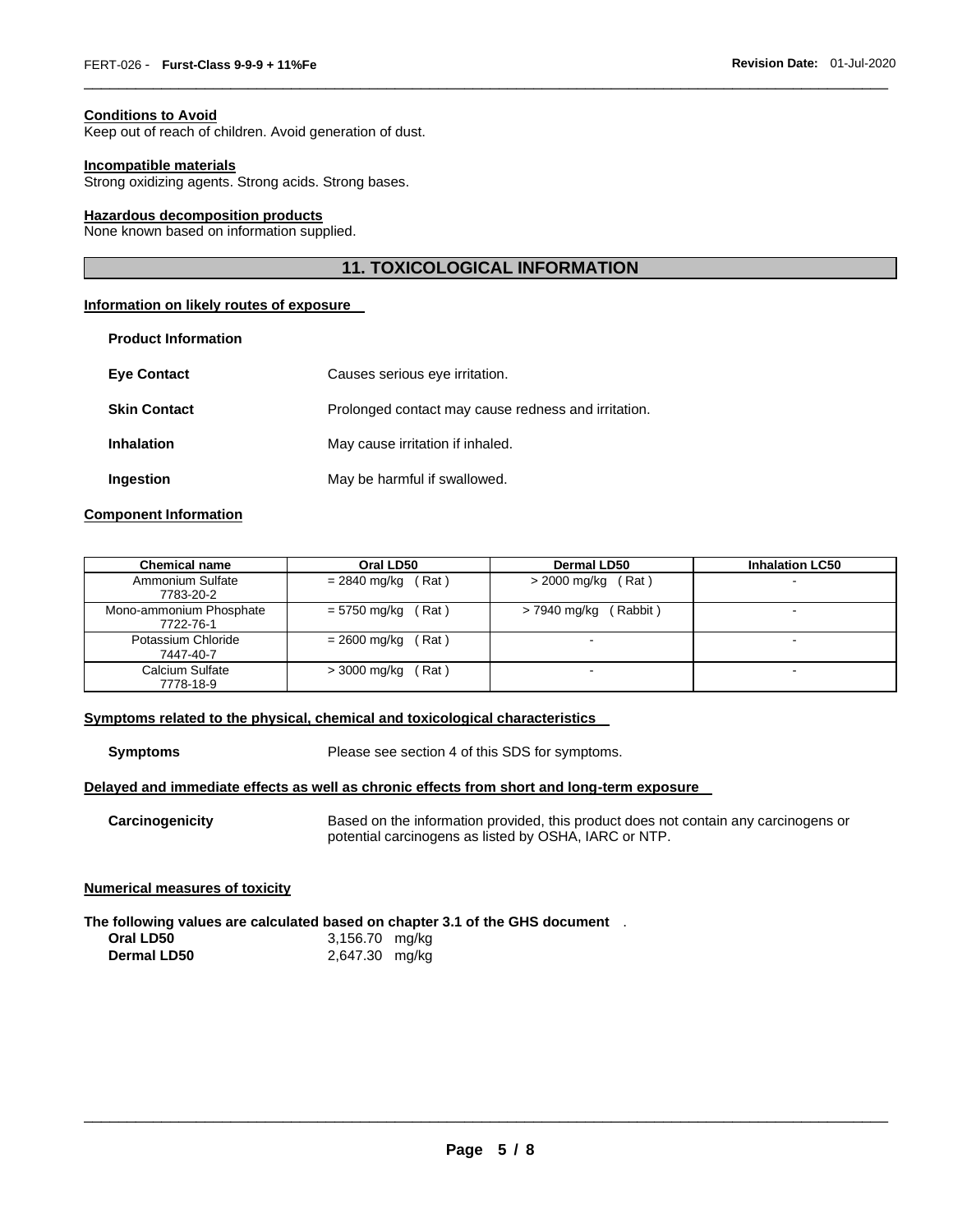#### \_\_\_\_\_\_\_\_\_\_\_\_\_\_\_\_\_\_\_\_\_\_\_\_\_\_\_\_\_\_\_\_\_\_\_\_\_\_\_\_\_\_\_\_\_\_\_\_\_\_\_\_\_\_\_\_\_\_\_\_\_\_\_\_\_\_\_\_\_\_\_\_\_\_\_\_\_\_\_\_\_\_\_\_\_\_\_\_\_\_\_\_\_ **12. ECOLOGICAL INFORMATION**

#### **Ecotoxicity**

Harmful to aquatic life with long lasting effects.

#### **Component Information**

| <b>Chemical name</b>    | Algae/aquatic plants   | <b>Fish</b>                          | <b>Crustacea</b>                     |
|-------------------------|------------------------|--------------------------------------|--------------------------------------|
| Ammonium Sulfate        |                        | 250: 96 h Brachydanio rerio mg/L     | 14: 48 h Daphnia magna mg/L LC50     |
| 7783-20-2               |                        | LC50 32.2 - 41.9. 96 h               | 423: 24 h Daphnia magna mg/L         |
|                         |                        | Oncorhynchus mykiss mg/L LC50        | EC50                                 |
|                         |                        | flow-through 18: 96 h Cyprinus       |                                      |
|                         |                        | carpio mg/L LC50 123 - 128: 96 h     |                                      |
|                         |                        | Poecilia reticulata mg/L LC50        |                                      |
|                         |                        | semi-static 460 - 1000: 96 h         |                                      |
|                         |                        | Leuciscus idus mg/L LC50 static      |                                      |
|                         |                        | 420: 96 h Brachydanio rerio mg/L     |                                      |
|                         |                        | LC50 semi-static 480: 96 h           |                                      |
|                         |                        | Brachydanio rerio mg/L LC50          |                                      |
|                         |                        | flow-through 126: 96 h Poecilia      |                                      |
|                         |                        | reticulata mg/L LC50 5.2 - 8.2: 96 h |                                      |
|                         |                        | Oncorhynchus mykiss mg/L LC50        |                                      |
|                         |                        | static 100: 96 h Pimephales          |                                      |
|                         |                        | promelas mg/L LC50                   |                                      |
| Mono-ammonium Phosphate |                        | 85.9: 96 h Oncorhynchus mykiss       |                                      |
| 7722-76-1               |                        | mg/L LC50 static                     |                                      |
| Potassium Chloride      | 2500: 72 h Desmodesmus | 1060: 96 h Lepomis macrochirus       | 83: 48 h Daphnia magna mg/L          |
| 7447-40-7               | subspicatus mg/L EC50  | mg/L LC50 static 750 - 1020: 96 h    | EC50 Static 825: 48 h Daphnia        |
|                         |                        | Pimephales promelas mg/L LC50        | magna mg/L EC50                      |
|                         |                        | static                               |                                      |
| Calcium Sulfate         |                        | 1970: 96 h Pimephales promelas       | 3200: 120 h Nitscheria linearis mg/L |
| 7778-18-9               |                        | mg/L LC50 static 2980: 96 h          | EC <sub>50</sub>                     |
|                         |                        | Lepomis macrochirus mg/L LC50        |                                      |
|                         |                        | static                               |                                      |

#### **Persistence/Degradability**

Not determined.

#### **Bioaccumulation**

There is no data for this product.

#### **Mobility**

| <b>Chemical name</b> | <b>Partition coefficient</b> |
|----------------------|------------------------------|
| Ammonium Sulfate     | - J. I                       |
| 7783-20-2            |                              |

#### **Other Adverse Effects**

Not determined

### **13. DISPOSAL CONSIDERATIONS**

#### **Waste Treatment Methods**

| <b>Disposal of Wastes</b>     | Disposal should be in accordance with applicable regional, national and local laws and<br>regulations. |
|-------------------------------|--------------------------------------------------------------------------------------------------------|
| <b>Contaminated Packaging</b> | Disposal should be in accordance with applicable regional, national and local laws and<br>regulations. |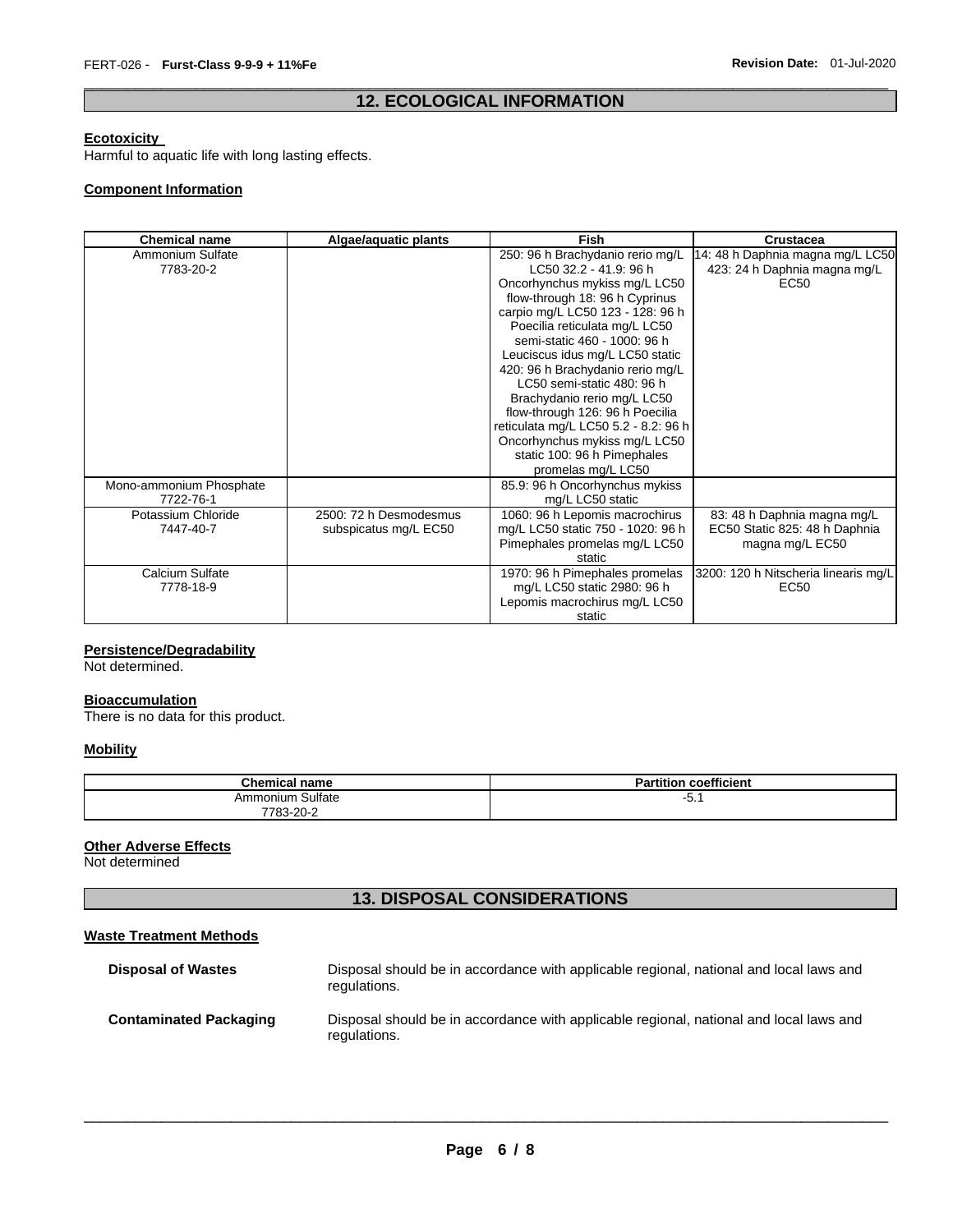| <b>14. TRANSPORT INFORMATION</b> |                                                                                                                                |  |  |  |
|----------------------------------|--------------------------------------------------------------------------------------------------------------------------------|--|--|--|
| <b>Note</b>                      | Please see current shipping paper for most up to date shipping information, including<br>exemptions and special circumstances. |  |  |  |
| <u>DOT</u>                       | Not regulated                                                                                                                  |  |  |  |
| <u>IATA</u>                      | Not regulated                                                                                                                  |  |  |  |
| <b>IMDG</b>                      | Not regulated                                                                                                                  |  |  |  |

\_\_\_\_\_\_\_\_\_\_\_\_\_\_\_\_\_\_\_\_\_\_\_\_\_\_\_\_\_\_\_\_\_\_\_\_\_\_\_\_\_\_\_\_\_\_\_\_\_\_\_\_\_\_\_\_\_\_\_\_\_\_\_\_\_\_\_\_\_\_\_\_\_\_\_\_\_\_\_\_\_\_\_\_\_\_\_\_\_\_\_\_\_

## **15. REGULATORY INFORMATION**

#### **International Inventories**

| <b>Chemical name</b>     |   | <b>TSCA TSCA Inventory DSL/NDSL EINECS/ELI</b><br><b>Status</b> | <b>NCS</b> | <b>ENCS</b> | <b>IECSC</b> | <b>KECL</b> | <b>PICCS</b> | <b>AICS</b> |
|--------------------------|---|-----------------------------------------------------------------|------------|-------------|--------------|-------------|--------------|-------------|
| Ammonium Sulfate         |   | <b>ACTIVE</b>                                                   |            |             |              |             |              |             |
| Iron saccharate          |   |                                                                 |            |             |              |             |              |             |
| Mono-ammonium Phosphatel |   | <b>ACTIVE</b>                                                   |            |             |              |             |              |             |
| Potassium Chloride       | ⌒ | <b>ACTIVE</b>                                                   |            |             |              |             |              |             |
| Calcium Sulfate          |   | <b>ACTIVE</b>                                                   |            |             |              |             |              |             |

**Legend:** 

*TSCA - United States Toxic Substances Control Act Section 8(b) Inventory* 

*DSL/NDSL - Canadian Domestic Substances List/Non-Domestic Substances List* 

*EINECS/ELINCS - European Inventory of Existing Chemical Substances/European List of Notified Chemical Substances* 

*ENCS - Japan Existing and New Chemical Substances* 

*IECSC - China Inventory of Existing Chemical Substances* 

*KECL - Korean Existing and Evaluated Chemical Substances* 

*PICCS - Philippines Inventory of Chemicals and Chemical Substances* 

*AICS - Australian Inventory of Chemical Substances* 

#### **US Federal Regulations**

#### **CERCLA**

This material, as supplied, does not contain any substances regulated as hazardous substances under the Comprehensive Environmental Response Compensation and Liability Act (CERCLA) (40 CFR 302) or the Superfund Amendments and Reauthorization Act (SARA) (40 CFR 355).

#### **SARA 313**

Section 313 of Title III of the Superfund Amendments and Reauthorization Act of 1986 (SARA). This product contains a chemical or chemicals which are subject to the reporting requirements of the Act and Title 40 of the Code of Federal Regulations, Part 372

| <b>Chemical name</b>                | <b>CAS No</b> | Weight-% | <b>SARA 313 - Threshold</b><br>Values % |
|-------------------------------------|---------------|----------|-----------------------------------------|
| Ammonium Sulfate - 7783-20-2        | 7783-20-2     | 30-40    |                                         |
| Mono-ammonium Phosphate - 7722-76-1 | 7722-76-1     | 10-20    |                                         |

#### **CWA (Clean Water Act)**

This product does not contain any substances regulated as pollutants pursuant to the Clean Water Act (40 CFR 122.21 and 40 CFR 122.42)

#### **US State Regulations**

#### **California Proposition 65**

This product does not contain any Proposition 65 chemicals.